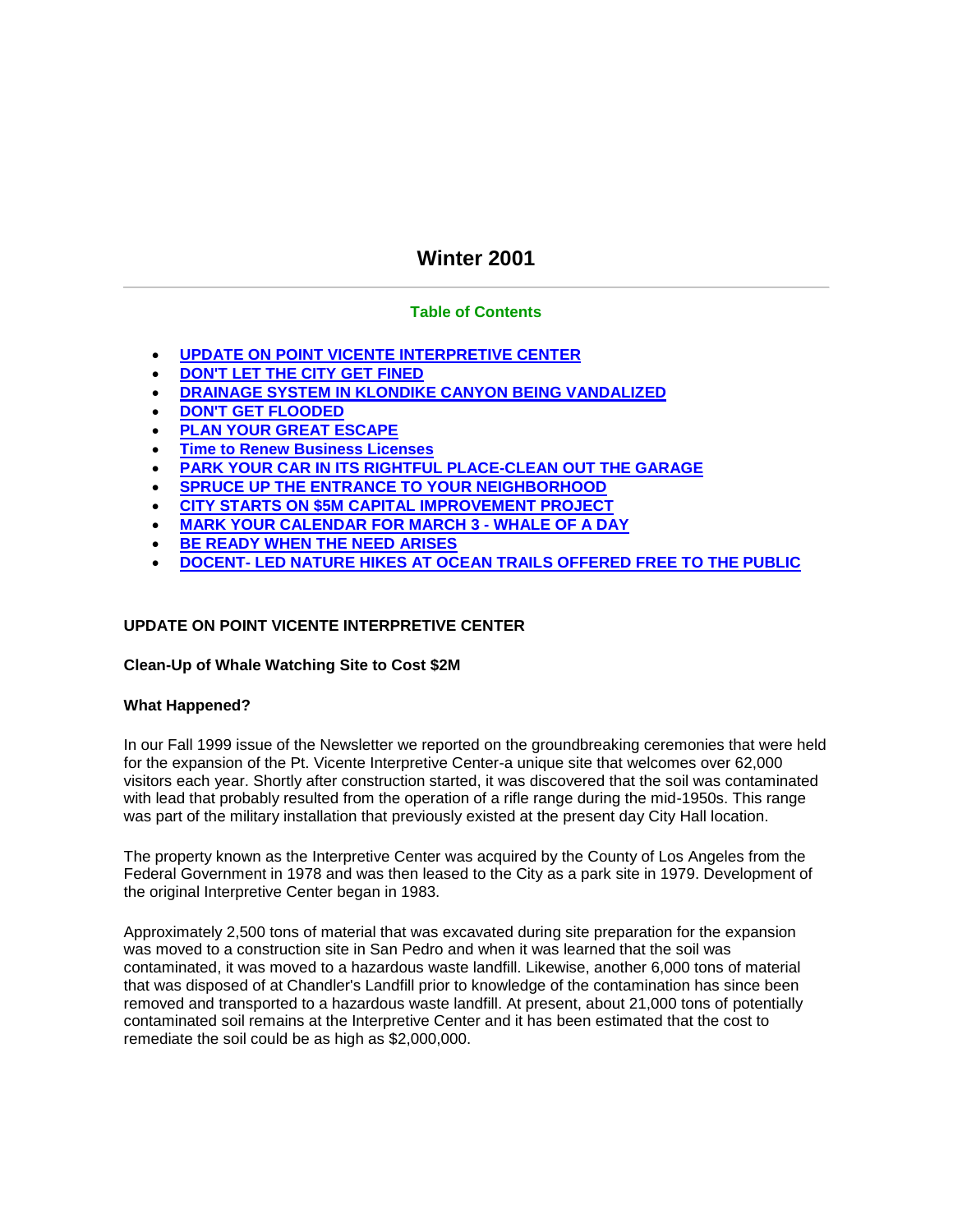## **What Have We Done This Past Year?**

In January 2000 the City Council authorized staff to file a claim against both the County of Los Angeles and the Federal Government for the City's costs of clean up and any future costs that may be incurred. This action was necessary to preserve the City's legal rights in the event discussions with either of these parties proves to be unsuccessful.

Over the past twelve months the City has pursued several options for the clean up of the site. Alternative plans were developed and the City entered into a Voluntary Cleanup Agreement with the Department of Toxic Substance Control (DTSC) last August. DTSC has requested more information from the City and we do not anticipate any action on our permit until sometime this year. Through the efforts of Congressman Kuykendall's office, the Army Corps of Engineers has investigated the site and is considering it for eligibility under the FUDS or PRP programs. The Corps estimates that it will take another year to finalize their investigation and render a decision. Los Angeles County has been content to wait for the federal government to act and is not inclined to spend funds on remediation since they would not be reimbursed through the FUDS (or PRP) program.

## **What Is FUDS?**

In analyzing available options to the City for the clean up of the Interpretive Center it is necessary to have an understanding of the alphabet soup of acronyms for State and Federal programs and processes.

# **DTSC - Department of Toxic Substance Control**

This State agency is responsible for regulating hazardous waste facilities and overseeing the cleanup of hazardous waste sites in California. According to this agency, thousands of properties throughout the State - including former industrial plants, military bases, small businesses and landfills - are contaminated with some level of toxic substances. DTSC is the supervising agency for the Voluntary Cleanup Program that the City has signed as part of the plan for the clean up of the site.

#### CERCLA - Comprehensive Environmental Response and Liability Act (CERCLA)

CERCLA, better known as the Superfund was founded in 1980 and gives authorities the ability to respond to uncontrolled releases of hazardous substances from inactive hazardous waste sites that threaten public health and the environment. CERCLA established regulations concerning closed and abandoned hazardous waste sites, addressed the liability of responsible parties and established a trust fund to pay for clean up when no responsible party could be identified. If the City (and the County of Los Angeles) proceed with clean-up using our own funds, CERCLA and other federal statutes may provide a basis of a lawsuit against the federal government.

#### DERP and FUDS - Defense Environmental Restoration Program - Formerly Used Defense Sites

After the passage of CERCLA , the President delegated to the Department of Defense (DOD) the authority to clean up hazardous substances released from active and formerly used DOD properties. In 1984 the U. S. Army Corps of Engineers was assigned the responsibility of implementing this program. Properties eligible for clean up under this program include all sites for which real property accountability previously rested with DOD irrespective of current ownership or current responsibility within the federal government.

Eligibility of a DERP-FUDS property is determined upon completion of an Inventory Project Report (INPR). For DERP-FUDS projects, the Army Corps normally performs the clean-up work. The level of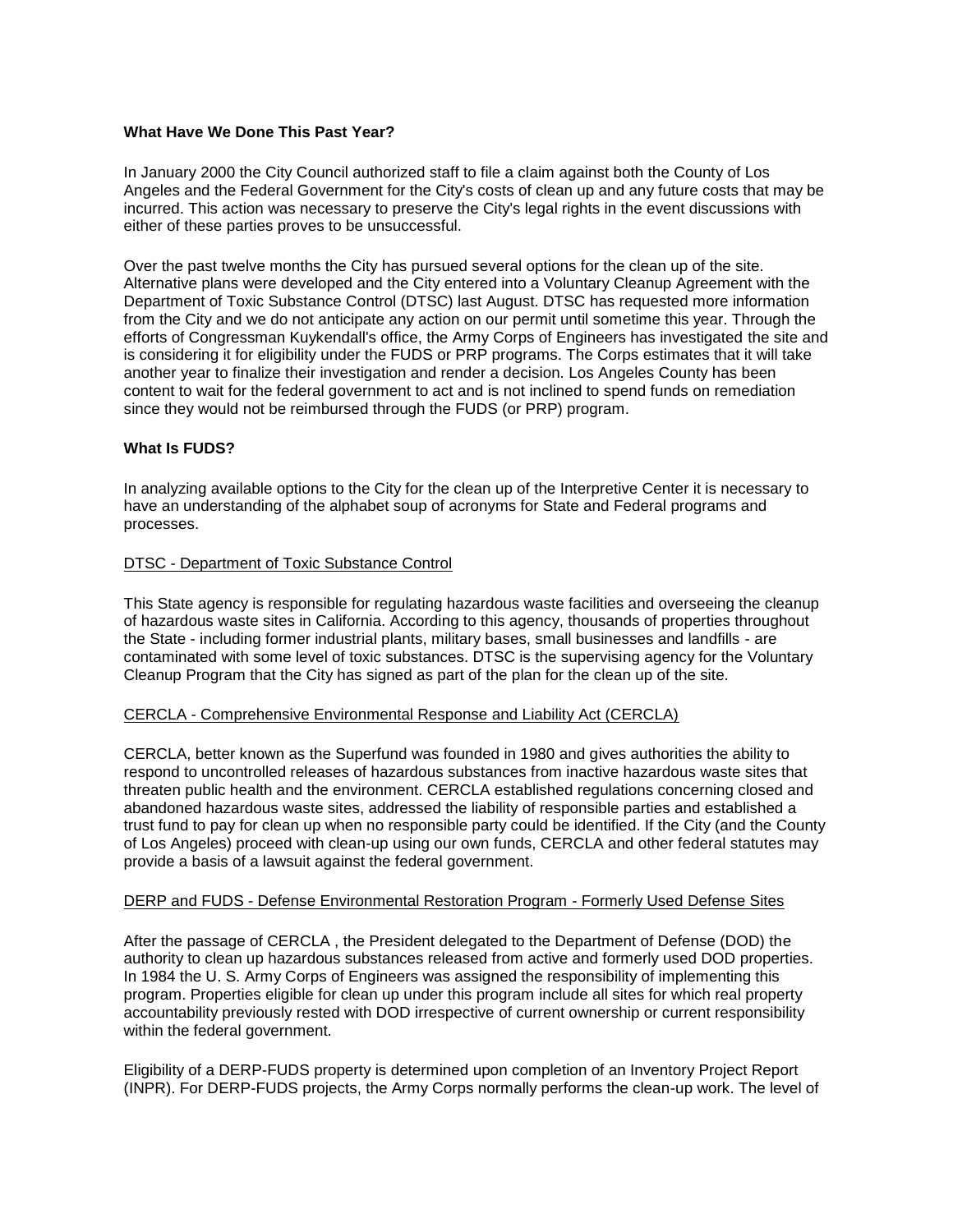clean up takes into consideration the expected use of the property. The Corps has completed a preliminary assessment for PVIC, but has not yet determined if there is another party in addition to the military involved in the site contamination.

#### PRP - Potential Responsible Party

PRP projects are those where DOD may share potential CERCLA responsibility for the hazardous condition on the eligible FUDS with another entity. PRPs may include current and former owners or operators and persons who may be accountable for having generated onsite hazardous substances or were involved in the transport, treatment or disposal of them. For PRP projects, the general policy is to "cash out" rather than perform the clean-up work.

## **What Will the City Do Next?**

Taking legal action against the federal government (and County of Los Angeles) before the DERP-FUDS process is completed could have an adverse impact on the City's ability to receive funds under the FUDS program. On the other hand, the Army Corps has already advised us that it will take at least a year to complete the process of making its determination of whether the PVIC clean up is eligible for federal funding.

At their November 21, 2000 meeting the City Council directed staff to continue pursing permits through the Department of Toxic Substance Control (DTSC) for the clean-up of the Point Vicente Interpretive Center. The Council also endorsed working with the Army Corps to achieve funding for site clean-up through the Formerly Used Defense Sites (FUDS) or Potential Responsible Party (PRP) programs and negotiating with the County of Los Angeles to take on a portion of the financial responsibility for clean-up. Finally, the City Council determined that they would not allow diversion of any Proposition A (County Park Bond funds) money, intended for open space acquisition, for soil contamination clean up at the Interpretative Center.



# **DON'T LET THE CITY GET FINED**

#### **Separate Green Waste and Save the City \$10,000 a Day**

State law has mandated that the City cut in half the amount of trash collected in the City by the end of 2000 or be fined \$10,000 a day. You can help the City achieve this reduction by separating your green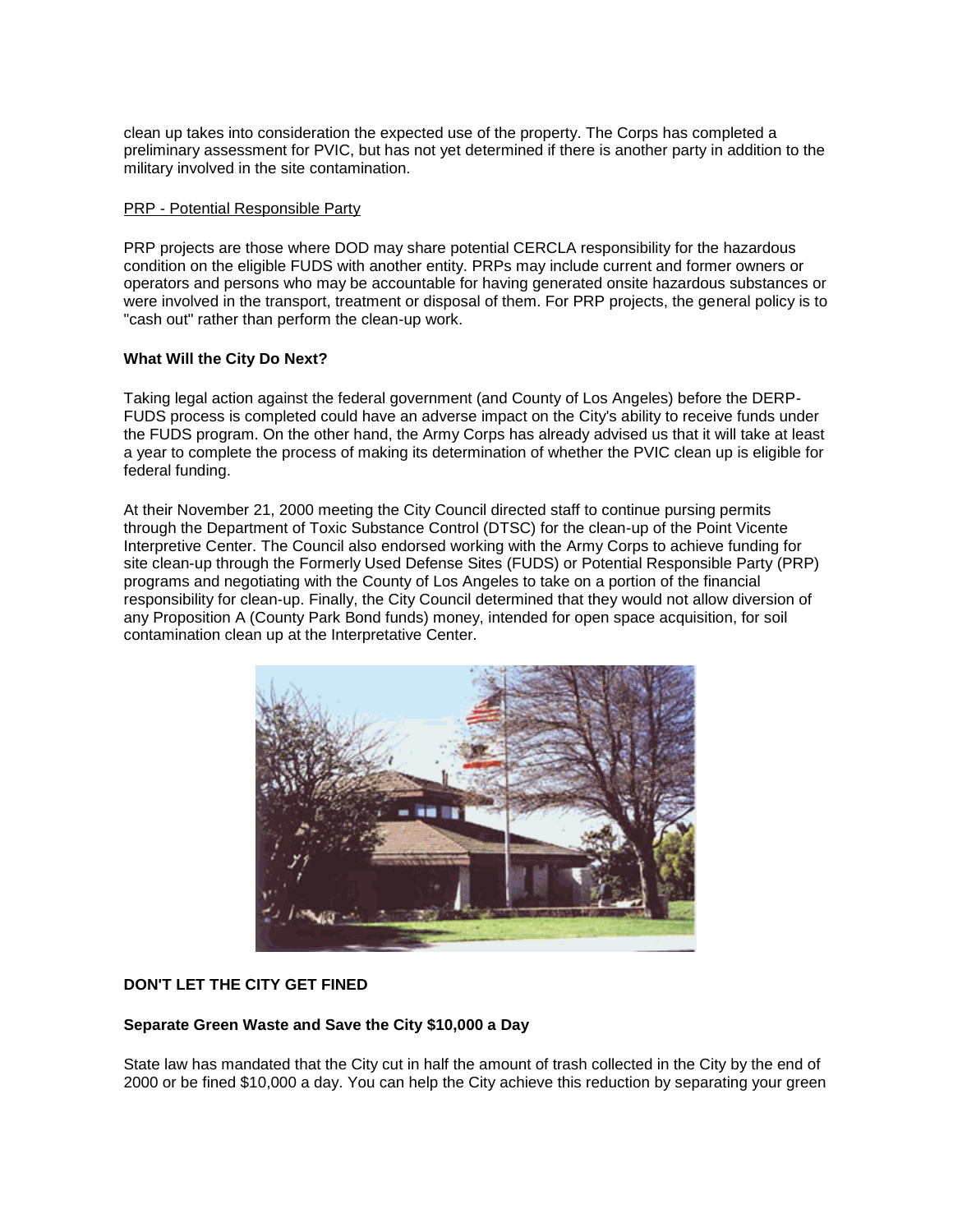waste, grass clippings, leaves, branches and any other plant cuttings, and placing them in your green recycle can. Beginning this January, green waste will be picked up on your second pickup day of the week. Tied bundles of branches and other plant material will also be picked up. Other recyclables such as paper, cans and plastic are picked up on the first collection day of the week and should be placed in the blue can.

Get your gardener involved in this effort to separate green waste.

## **DRAINAGE SYSTEM IN KLONDIKE CANYON BEING VANDALIZED**

## **City Offers a \$5000 Reward**

The City is offering a \$5,000 reward for information leading to the arrest and conviction of anyone responsible for vandalizing the drainage system in Klondike Canyon. Klondike Canyon is located on the eastern edge of the Portuguese Bend Landslide Area, just north of Palos Verdes Drive South and west of the Seaview neighborhood.

Several years ago, the Klondike Canyon Landslide Abatement District, with assistance from the City's Redevelopment Agency, installed drainage facilities in this canyon to prevent water from entering the groundwater table and accelerating the landslide. Since that time, the drainage facilities have been repeatedly vandalized and have required extensive repairs to keep them in working order.

The difficulty in accessing the damaged pipeline and the repeated vandalism after repairs are made, all indicate that these are not random acts, but deliberate and continuing attempts to disrupt the drainage system. Some believe that it is the work of adults rather than random juvenile vandalism.

If you have any information regarding the vandalism being done to this important drainage facility, please contact the Lomita Sheriff's Station at 310-539-1661.

# **DON'T GET FLOODED**

#### **Sewer Backwater Valves Prevents Home Damage**

Most properties in the City are connected to public (mainline) sewers. The majority of these properties have been built so that an obstruction in the public sewer will not cause a sewage backup into the property.

Other properties, however, require the protection of a backwater valve in the owner's drain line. These properties have been built (see sketch) so that the drain of the lowest plumbing fixture (bathtub, shower, etc.) is lower than the upper manhole of the public sewer. The backwater valve is designed to automatically shut to prevent sewage from backing up into the building from an obstructed public sewer.

If your property appears to require a backwater valve, but you do not know if one has been installed you are strongly encouraged to call a licensed plumber, who can evaluate your situation and, if necessary, install a backwater valve.

Backwater valves must be checked to ensure that they are operating properly at all times**.** Root cleaning machines, debris in the drain line, or other problems can easily damage or interfere with the proper operation of backwater valves.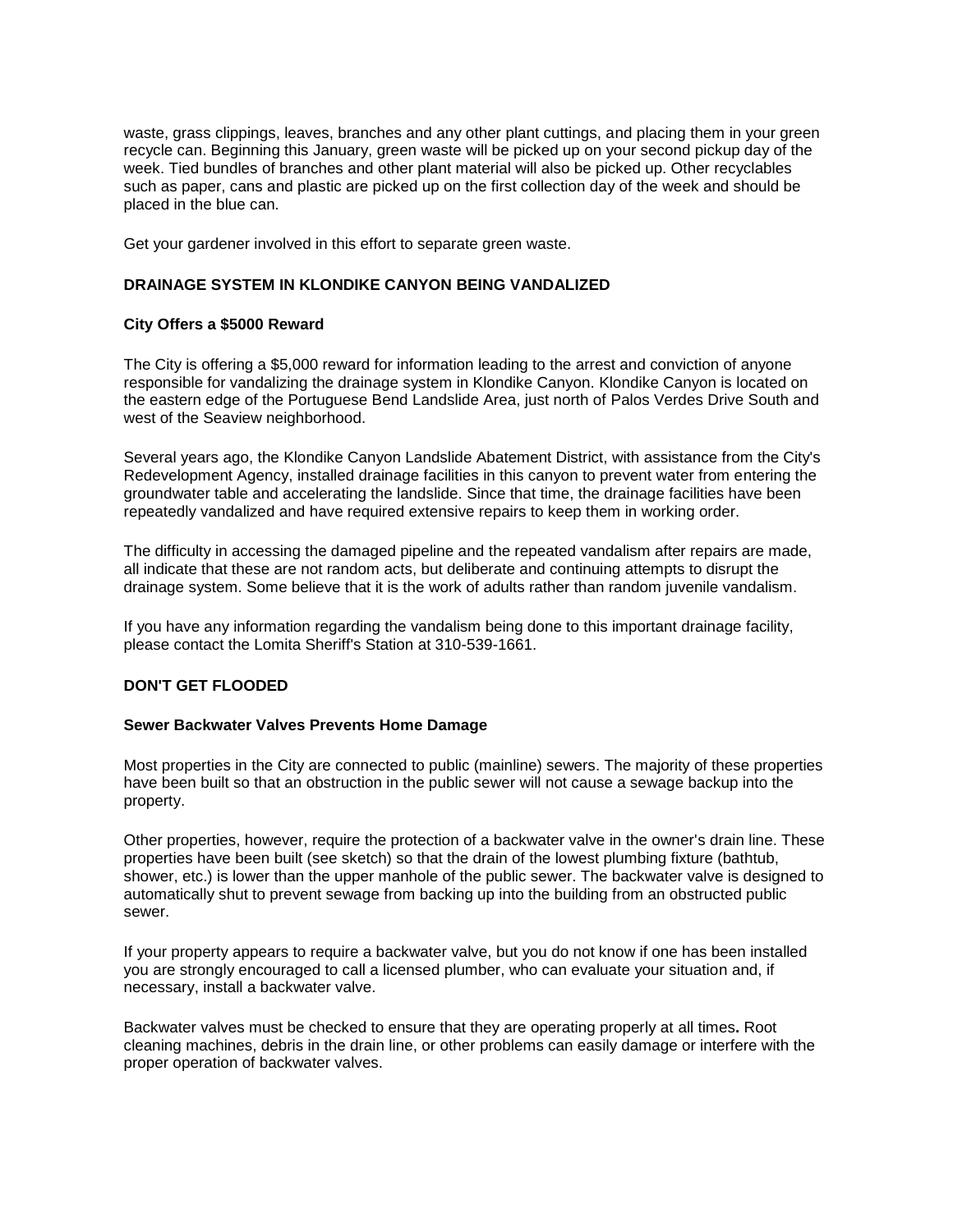A Plumbing Permit is required for the installation of a backwater valve so you should contact the Building & Safety Division at City Hall, 30940 Hawthorne Boulevard, Rancho Palos Verdes, CA 90275. They can also be contacted at (310) 541-7702.

## **PLAN YOUR GREAT ESCAPE**

## **Get Out Of The House Safely**

Plan your great escape-not a vacation or retirement-but your safe escape from your house in the event of a fire.

Most fatal fires occur between midnight and six o'clock in the morning-the time when you are least prepared. The Burn Institute reports that in the U.S. fire kills about 4,000 people each year and injures and maims thousands of others.

Draw a floor plan of your home, mark all doors and windows and locate two ways out from every room. If you must use a second story window as an escape route, consider purchasing a fire escape ladder and store it upstairs. These fire ladders come in 15 foot or 25 foot lengths and are available at local home improvement centers for between \$35 and \$50. Not a bad price when you consider the benefits.

Choose a safe meeting place outside your home and never go back inside the house once you are safely out.

Practice makes perfect so start planning your great escape today.

#### **Time to Renew Business Licenses**

All business activity done in the City requires the owner to obtain a City business license. This includes any occupation activity being undertaken within a residential area (i.e. a home office for any type of income-producing activity). Additionally, any service providers such as contractors, gardeners, or handymen, whether based in the City or not, are also required to be licensed.

This past December, the Finance Department mailed the 2001 business license renewal application to all currently licensed businesses within the City. This application should be completed and returned with the license fee to City Hall by February 1, 2001. Subsequent to processing these renewal applications, a 2001 Business Tax Certificate will be mailed to all businesses that have paid their license fee. Penalties will be assessed on any license renewal applications received on or after February 2<sup>nd</sup>.

If you are currently operating a business without a proper City license, or have any questions regarding the renewal process, please contact the Business License Coordinator at (310) 377-0360.

#### **PARK YOUR CAR IN ITS RIGHTFUL PLACE-CLEAN OUT THE GARAGE**

#### **Free Pick-Up of Bulky Items by City's Trash Haulers**

Wish you could get your car in the garage but can't because that old TV, desk, and your grandmother's sofa are taking up space. Well, here's your chance to get rid of all those items and it will cost you nothing.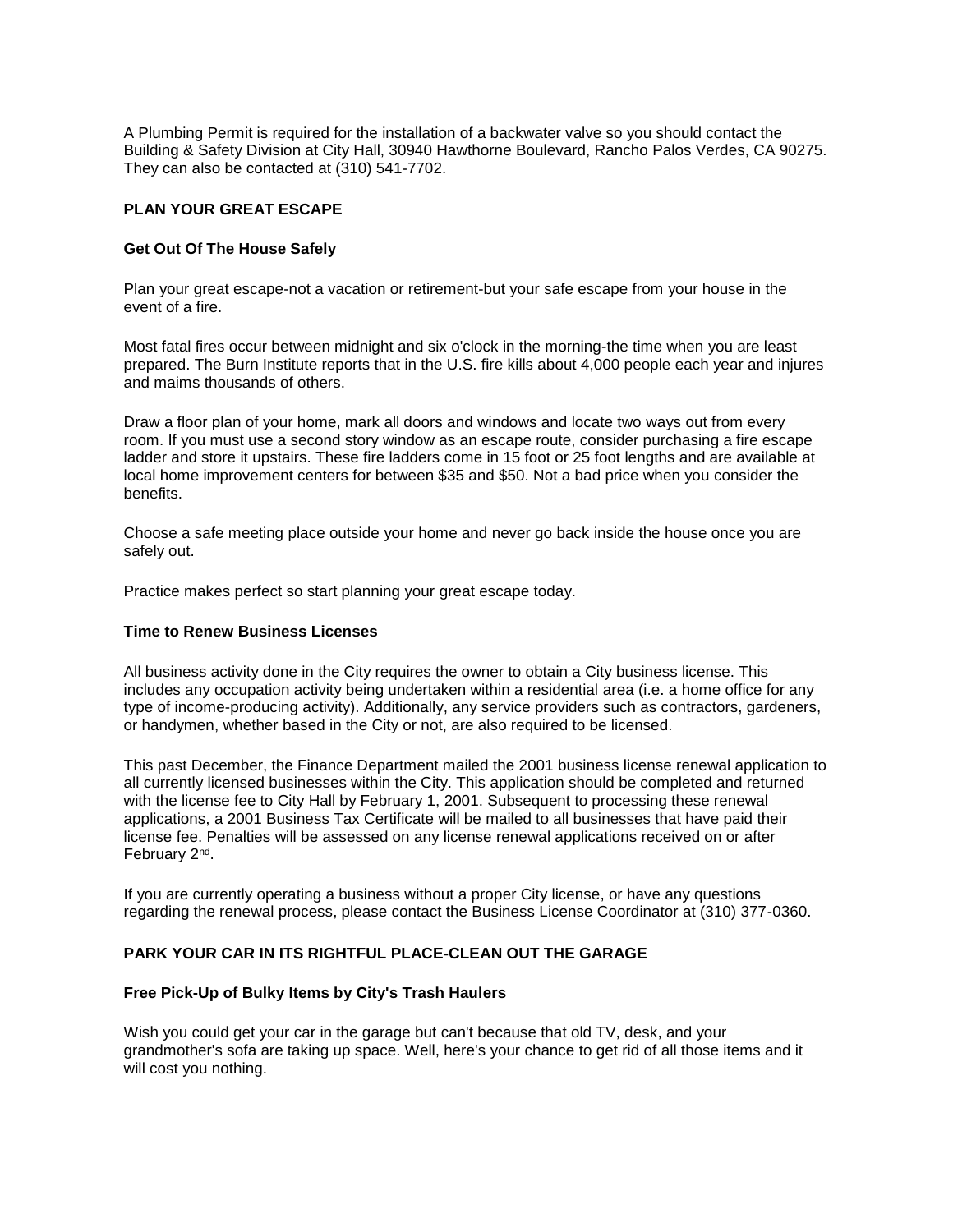If appliances are in working condition, and/or the furniture is in good condition, donate them. They will get picked up and you will get a receipt so you can claim a deduction on your income tax. Organizations such as Goodwill (telephone 562-435-7741), the Salvation Army (telephone 800-958- 7825), and the Cancer Society (telephone 800-443-4224), will pick up these items and put them to good use, or use the proceeds for a good cause.

If the unwanted appliances are not in working condition, and/or the furniture is unusable, call your trash hauler and ask for a free bulky item pickup. Waste Management and Ivy Rubbish offer customers three free bulky item pickups a year. Waste Management can be reached at 310-830-7100; Ivy's phone number is 310-530-2899. Call and make arrangements for a pick-up.

# **SPRUCE UP THE ENTRANCE TO YOUR NEIGHBORHOOD**

# **Apply For A Recycling Grant**

During the past eleven years the City has awarded \$400,000 in grants to homeowner associations and neighborhood groups to beautify neighborhoods. Beautification projects such as neighborhood entrance signs, lighting, irrigation, and landscaping have been approved for numerous locations throughout the City. On Hawthorne Boulevard alone between Hesse Park and the coastline there are four neighborhood entries that have been given a facelift using funding from this program. The money comes from the sale of curbside recycling materials collected in the City by the franchised waste haulers.

Applications will be mailed to all homeowner associations during the month of January and should be completed and returned to City Hall by March 31<sup>st</sup>.

If your homeowner association president has not received an application, contact the Public Works Department at 310-544-5252.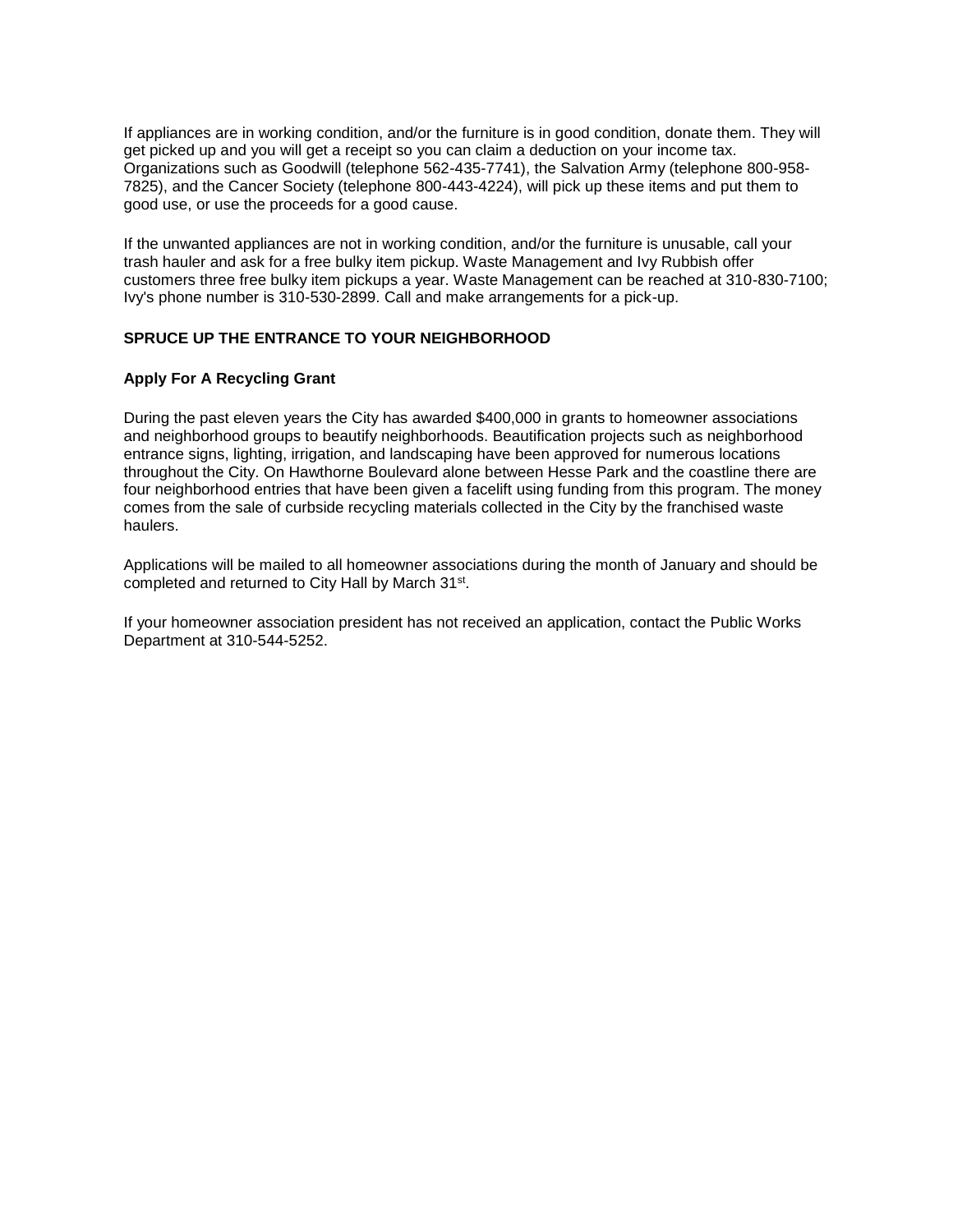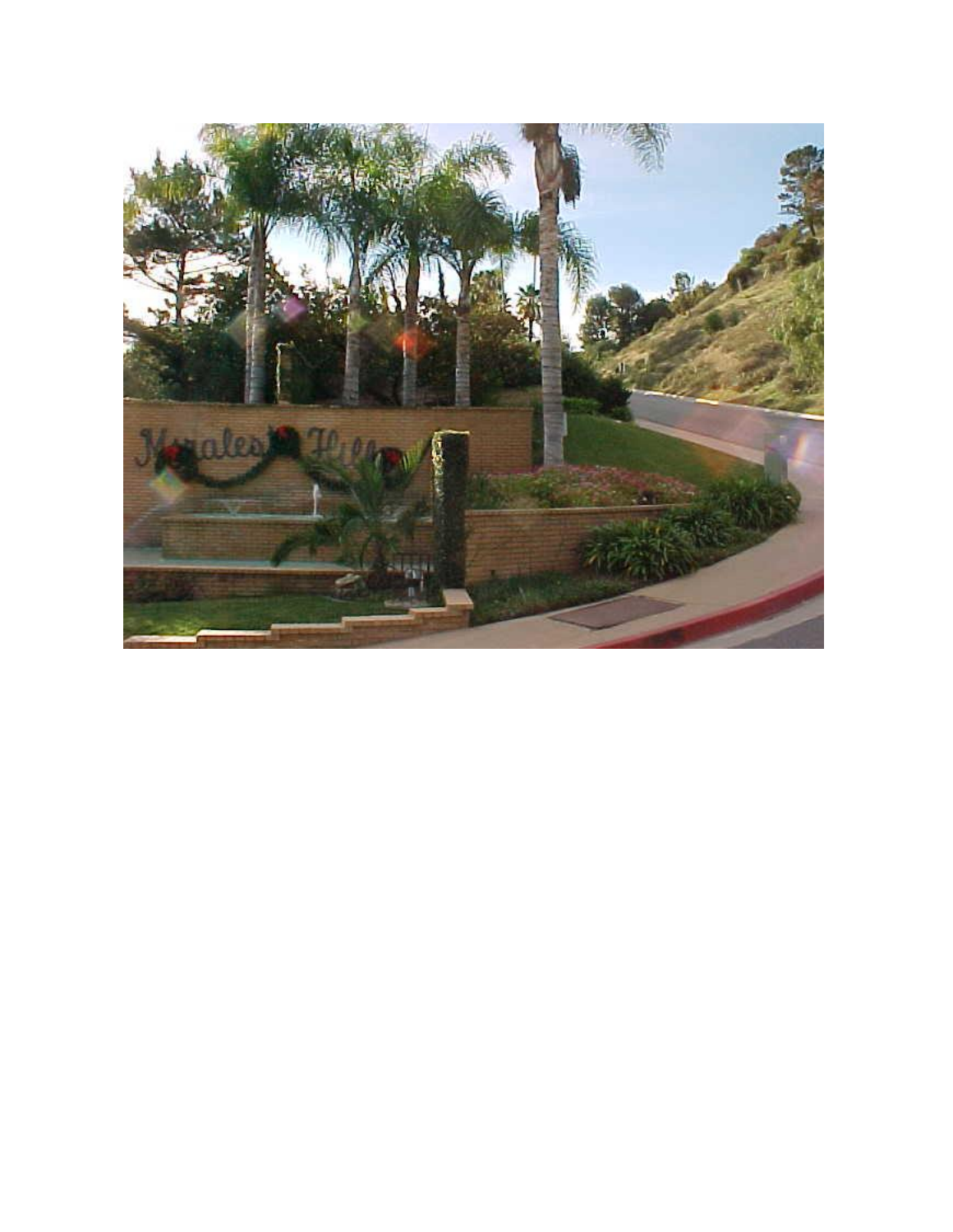

# **CITY STARTS ON \$5M CAPITAL IMPROVEMENT PROJECT**

## **Portuguese Bend Community to Get Sewer System**

Construction on the long anticipated Portuguese Bend community sewer system finally got underway this past October. The project will replace the individual septic tank system with a sewer system and will serve about 80 homes. The system will not only improve groundwater quality but it will also reduce the amount of groundwater that enters the slide plane of the Abalone Cove Landslide.

This project has been on the drawing boards for more than ten years and became a reality when property owners in the neighborhood offered the City easements to construct the system. This is the largest capital project ever undertaken by the City or the Redevelopment Agency. Funding comes from a settlement agreement with the County of Los Angeles.

Construction will be completed in April. Colich and Sons is the contractor and Harris and Associates is the project manager.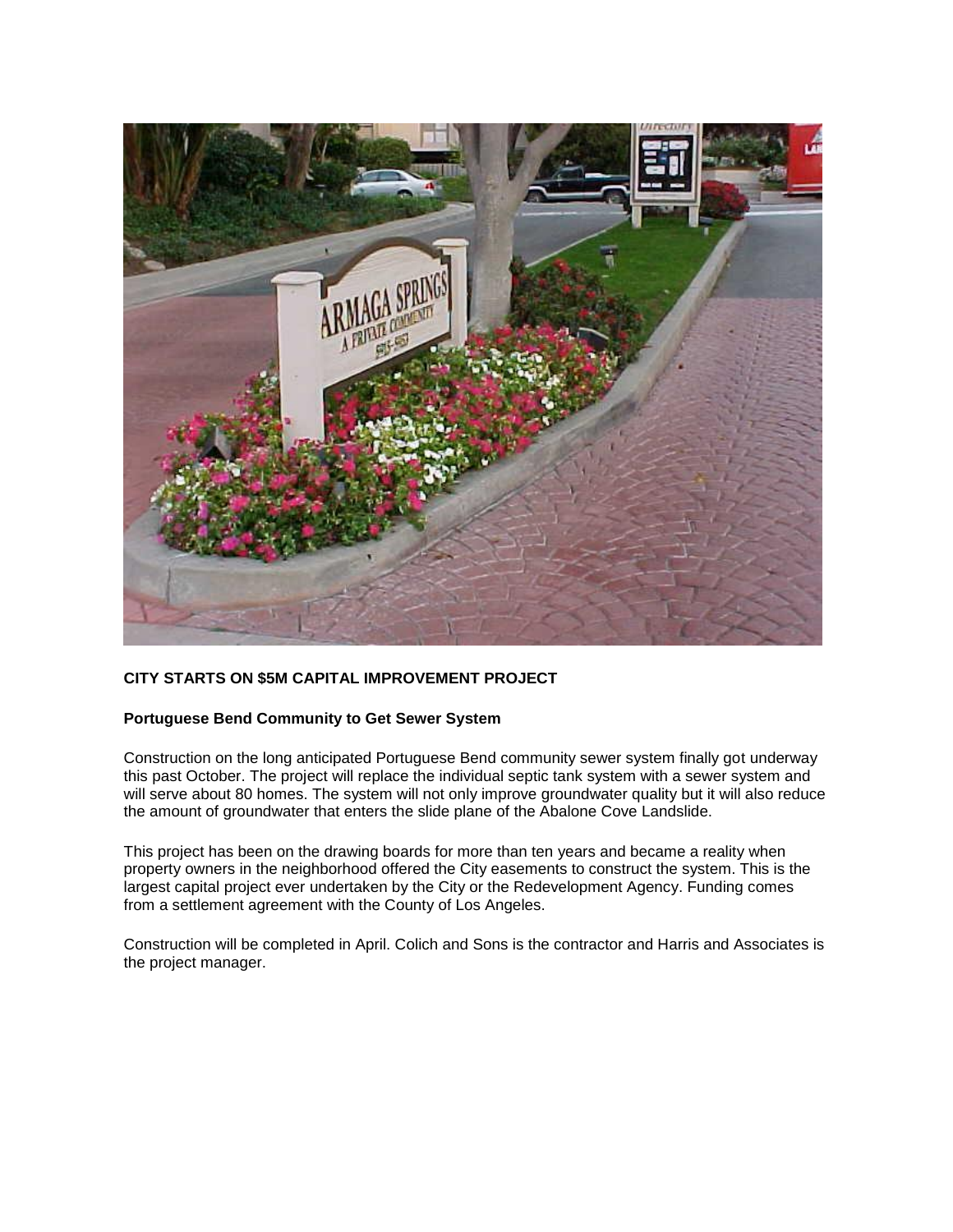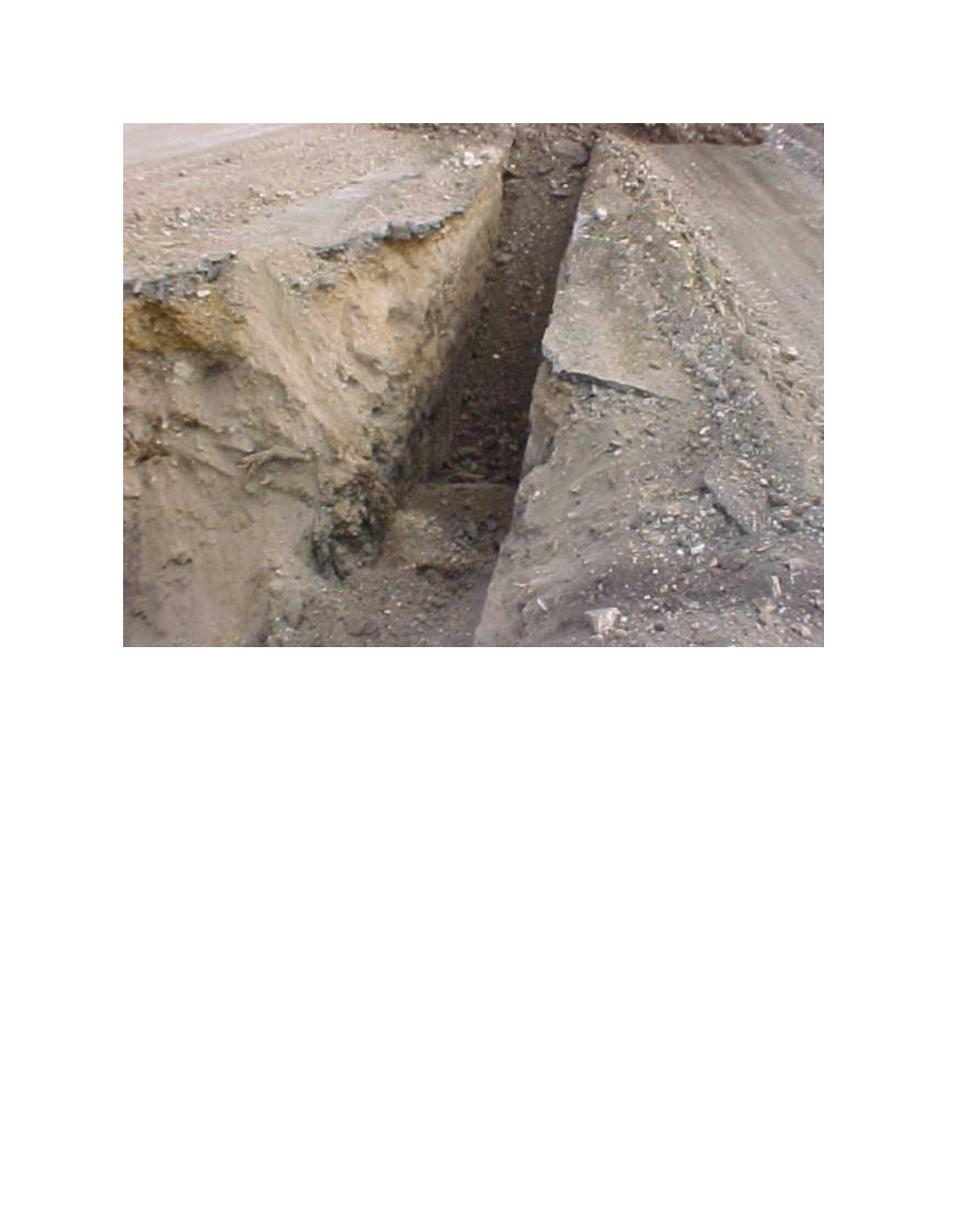

# **MARK YOUR CALENDAR FOR MARCH 3 - WHALE OF A DAY**

#### **Tour the Historic Point Vicente Lighthouse**

The 17th Annual Whale of a Day Celebration is scheduled for Saturday, March 3, from 10:00 a.m. to 4:00 p.m. This year's event will be held at the United States Coast Guard property at the Point Vicente Lighthouse. This outstanding event is co-hosted by the docents of Los Serenos de Point Vicente, the City of Rancho Palos Verdes and the United States Coast Guard. The event celebrates the Pacific Gray whale's annual migration from the frigid waters of the Arctic to the warm lagoons of Baja California.

The educational department from Sea World, Cabrillo Marine Aquarium, the Natural History Museum, George F. Canyon Nature Center, the Native Plant Society, South Bay Wildlife Rehab, Madrona Marsh, Cabrillo Whale Watch, the Marine Mammal Care Center, the P.V.P. Land Conservancy, and the Long Beach Aquarium of the Pacific are among those expected to participate in this day-long event.

Other highlights include children's crafts, activities and games, a marching band, tours of the Pt. Vicente Lighthouse, whale watching from the cliffs, storytelling, exhibits, and craft and food vendors. Parking will be located at Long Point (formerly Marineland). Admission, parking and shuttle service is FREE! Join us for a Whale of a Day! For additional information, contact Holly Starr at (310) 544-5264.